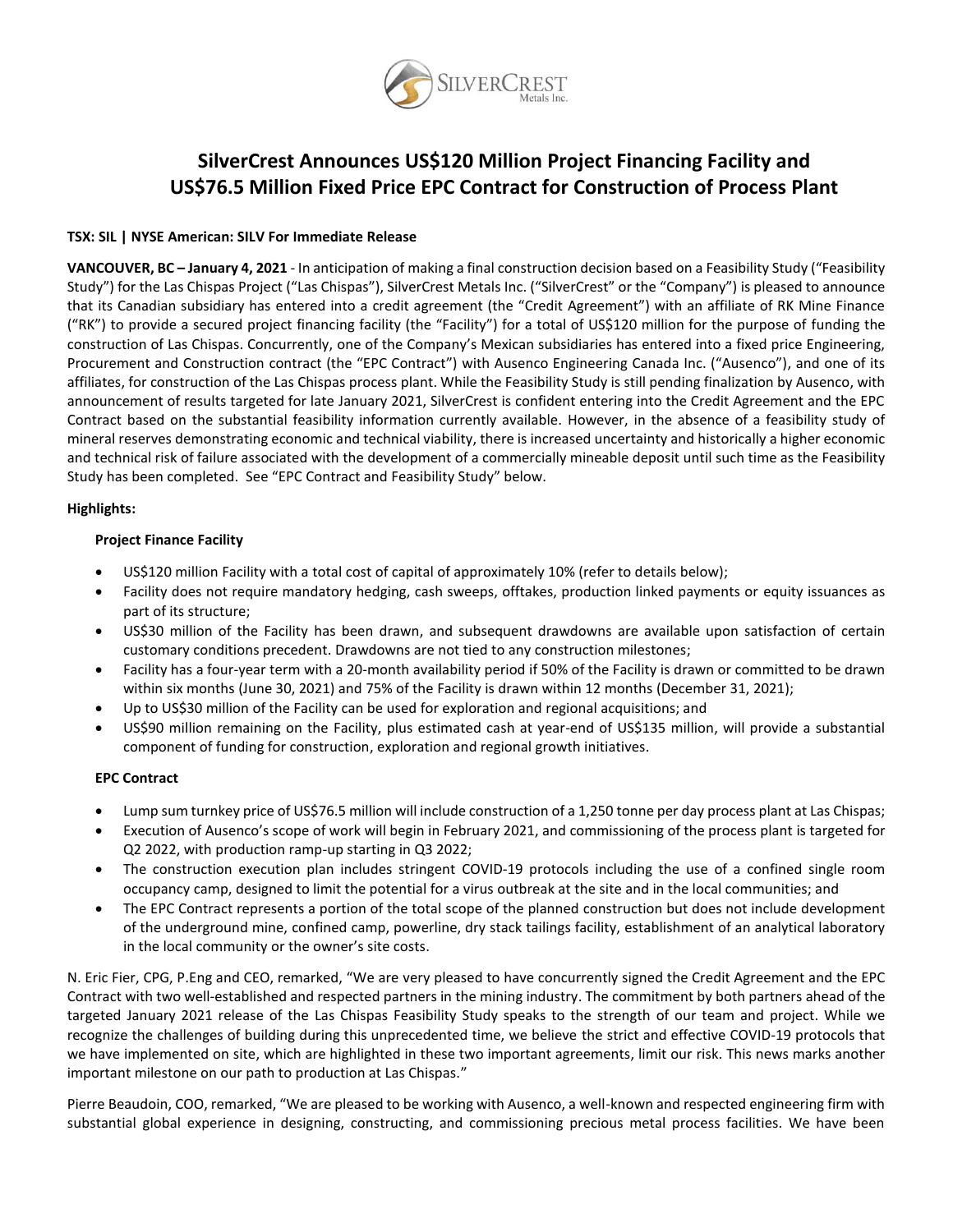working closely with Ausenco to complete the EPC Contract and the Feasibility Study in close succession. We are confident that their intimate knowledge of the project will benefit the successful construction and commissioning of Las Chispas."

# **Project Finance Facility**

Key terms of the Credit Agreement include:

- US\$120 million facility with initial 25% drawdown complete at close on December 31, 2020 ("Closing")
	- Subsequent drawdowns available upon satisfaction of certain customary conditions precedent, but subsequent drawdowns are not tied to any construction milestones
- No requirement for hedging, cash sweeps, offtakes, production linked payments, shares or warrants
- Term of four years
	- o Principal repaid on the fourth anniversary of Closing (December 31, 2024)
	- o Voluntary prepayment at any time, subject to prepayment fee (4% before year 1; 3% for years 1 to 3; and 1.5% beyond year 3)
- The Facility has an availability period of up to 20 months if:
	- o 50% or greater of the Facility is drawn or committed to be drawn within six months of Closing, and
	- o 75% or greater of the Facility is drawn within 12 months of Closing
- Interest rate of 6.95% plus the greater of 3-month LIBOR (or agreed upon equivalent) or 1.5%
	- o Interest payable quarterly, with option to accrue during the availability period
- 3% arrangement fee paid upon Closing of the Credit Agreement
- Up to US\$30 million of the Facility can be used for exploration and acquisitions within Sonora, Mexico

# **EPC Contract and Feasibility Study**

The EPC Contract with Ausenco locks in a fixed price of US\$76.5 million for construction of a 1,250 tonne per year process plant at Las Chispas. Ausenco will begin construction in February 2021, as the SilverCrest managed earthworks program for the process plant nears completion. Commissioning of the process plant is targeted for Q2 2022 and production ramp-up is slated to begin in Q3 2022.

Ausenco is completing the Las Chispas Feasibility Study and progressing detailed engineering and the construction management plan. Detailed engineering is progressing well at approximately 60% completion and procurement of long lead items started in Q4 2020. Advancing these programs in parallel has allowed Ausenco to develop comprehensive capital and operating cost estimates for Las Chispas while progressing detailed engineering beyond what is customary at a Feasibility Study level. The disruption caused by the COVID-19 pandemic also allowed SilverCrest to initiate an Early Works program tailored to further reduce project execution risks. This program included the earthworks package, the water pumping system, and the first phase of the construction camp. The advancement of the Early Works program coupled with the fixed price nature of the EPC Contract reduces many common construction, and market-related risks.

Beyond the tasks included in the EPC Contract, the remaining initial capital costs anticipated for Las Chispas construction will include:

- Development costs of the underground mine;
- Owner's site costs;
- On-site infrastructure including Phase 2 of the confined construction camp, a bridge and the filtered (dry-stack) tailings system facility;
- A new 33 kV, 49 km long powerline to replace the proposed diesel power generation, originally contemplated in the Las Chispas 2019 Preliminary Economic Assessment, effective May 15, 2019, as amended July 19, 2019, to provide better long-term economics and a reduction in greenhouse gas-emissions; and
- An analytical laboratory located in the community, instead of on-site, to provide additional local employment.

Details of the costs beyond the EPC contract will be presented in the upcoming Feasibility Study.

In the absence of the Feasibility Study of mineral reserves demonstrating economic and technical viability, there remains increased uncertainty and historically a higher economic and technical risk of failure associated with the development of a commercially mineable deposit until such time as the Feasibility Study has been completed. These risks include, among others, areas that are analyzed in detail in a feasibility study, such as applying economic analysis to resources and reserves, more detailed metallurgy and a number of specialized studies in areas such as mining and recovery methods, market analysis, and environmental and community impacts.